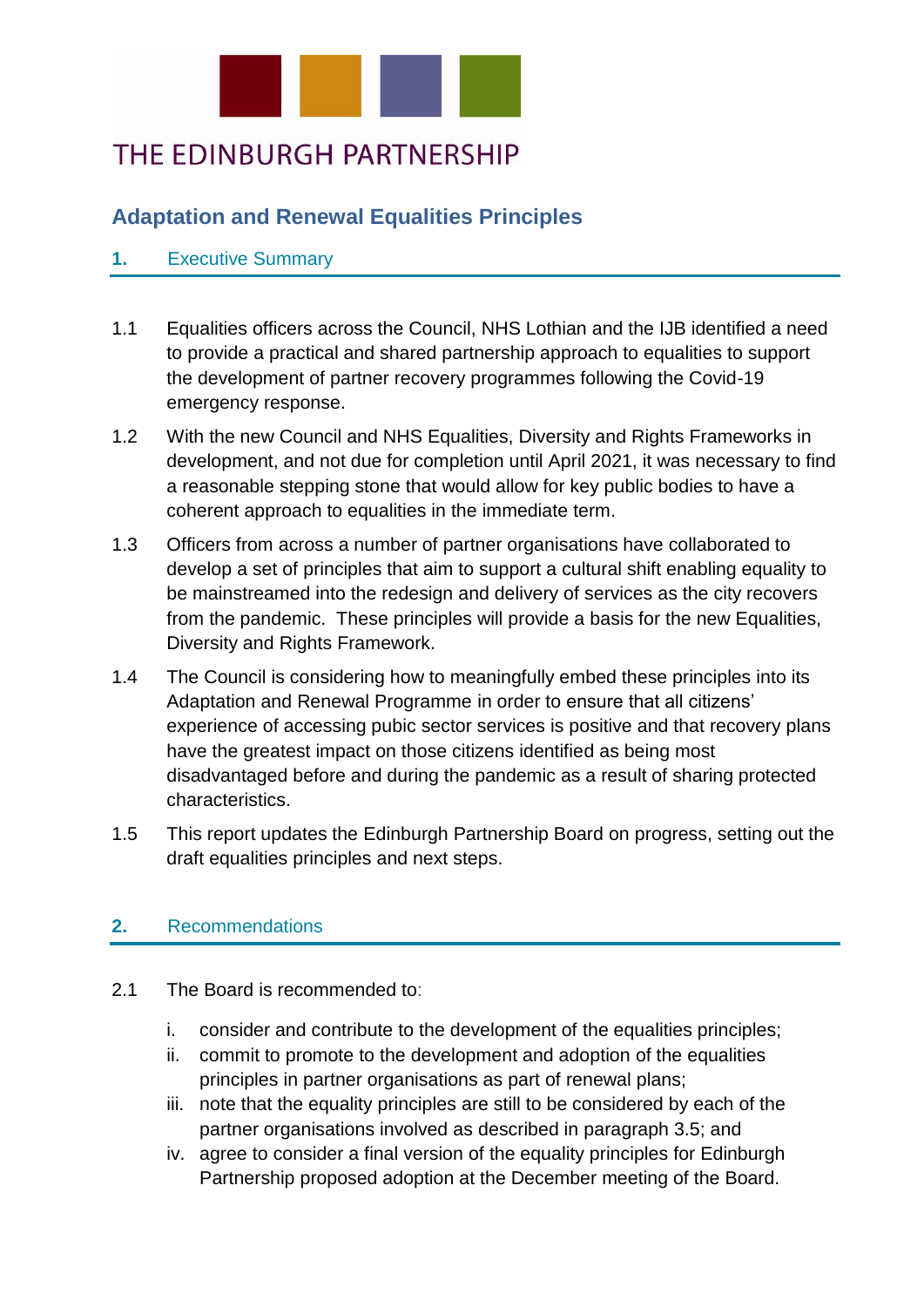#### **3.** Main Report

### **Partners' Equality Officers Group**

- 3.1 The Partners' Equality Officers Group consists of representatives from NHS Lothian, Edinburgh Health and Social Care Partnership, West Lothian Council, Midlothian Council, the Equality and Rights Network and the City of Edinburgh Council. The groups primary focus is promoting a shared approach to equalities and specifically the development of shared equalities outcomes.
- 3.2 With the identification of the need for a partnership approach to equalities to support partner recovery planning and delivery, activity to progress the development of a shared set of equalities principles was remitted to this group.
- 3.3 In developing a set of equality principles consideration was given to the respective legal duties, together with the practicalities and complexities within the prioritisation of the re-opening of services.
- 3.4 From initial discussions, the group produced a draft set of principles which were considered at a round table discussion event involving a wide range of officers from across the Council and partners organisations. Feedback from this discussion has informed the draft principles as set out in appendix 1.

#### **Next steps**

3.5 The proposed principles require the consideration and agreement of the Council together with each of the partner organisations through their governance arrangements. This work will be carried out during September and October 2020.

#### **4.** Contact

Communities Team, City of Edinburgh Council communityplanning@edinburgh.gov.uk

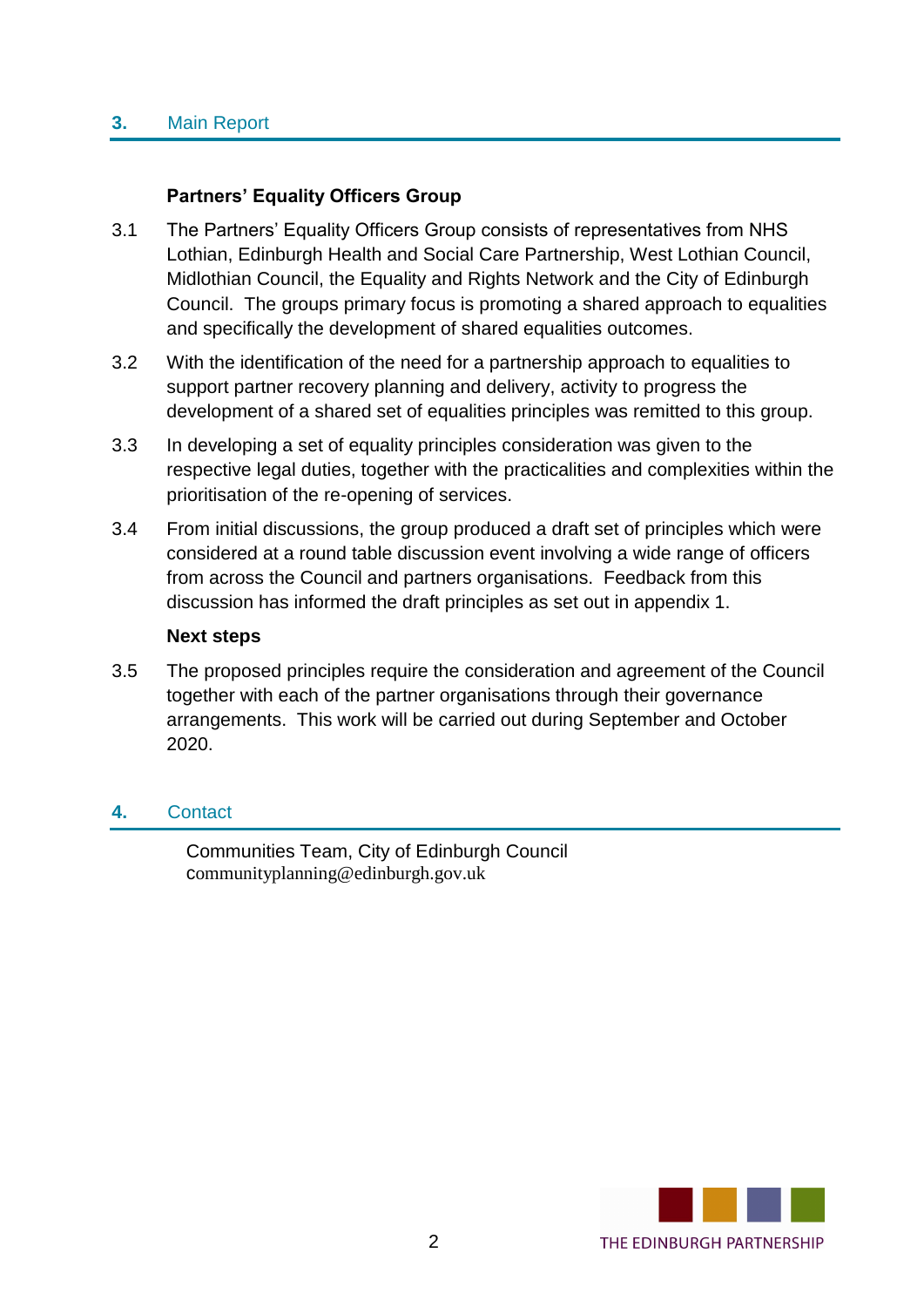# **Partner shared equality principles – August 2020**

We want all citizens to live and work in a place where they can live long, happy and healthy lives – no matter what their background or circumstances are.

Together, we have agreed a common set of principles to help each of us prioritise the actions we take within the redesign and re-opening of services – principles that will enable us to confront these injustices and inequalities head on throughout the reenabling phases and beyond to help improve outcomes for the people most affected by them.

We recognise the importance of strengthening our joint working arrangements and having a common approach to equalities issues - whilst at the same time - we appreciate each of our organisations are different and that our priorities and actions may not always perfectly align.

These following statements outline our principles in the key areas we have agreed to address and the additional steps we will take together towards achieving positive equality outcomes.

# **1. We will increase the visibility of the injustices that people experience by: -**

- Scrutinising the potential to tackle discrimination and advance and address the challenges of inequality before any decision is made in the re-design and re-opening of our services.
- Ensuring citizens can feel comfortable and can easily highlight any inequity or discrimination.
- Being accountable and transparent for equality and justice in our decisionmaking processes across our recovery planning.
- Prioritising opportunities for the most disadvantaged groups who share protected characteristics and vulnerabilities.
- Proactively identifying and acting upon opportunities to advance equality within all our areas of work.

#### **2. We will ensure our planning is developed by involving communities affected by: -**

- Investing in our communities to help build their capacity and resilience.
- Engaging with people from across our communities and across groups who share protected characteristics; are vulnerable or disadvantaged.
- Listening to the voices of those who have not engaged previously.
- Using language that everyone can understand.

#### **3. We will challenge and re-examine our internal practices and processes by: -**

• Prioritising provision of services that actively meet the needs of groups protected under The Equality Act 2010 and others who may face discrimination.